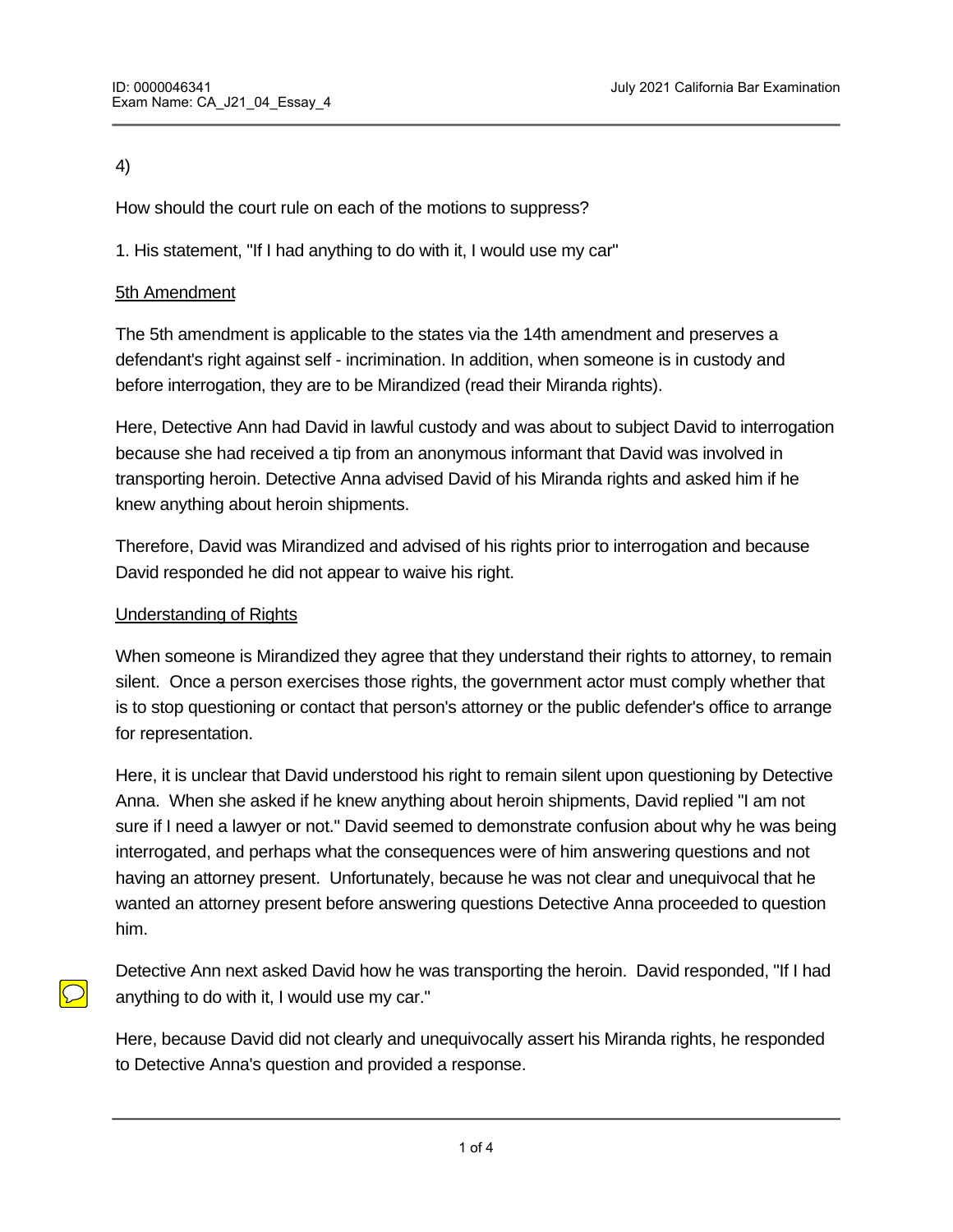Detective Anna released David from custody when he refused to answer any more questions. Thus, this does demonstrate that David understood his rights because he eventually refused to answer.

Therefore, David's response to the interrogation would not be suppressed because he was Mirandized and waived his right by answering the Detective's questions and understood his actions.

2. The text message that state, "The heroin is in the trunk; delivery it to the warehouse"

### 6th Amendment

The 6th amendment applicable to the states via the 14th amendment protects citizens from unlawful search and seizure. The defendant must show government conduct and a reasonable expectation of privacy. Any unlawful result of searches and seizures may be suppressed if an exception applies.

Here, Detective Ann after releasing David, sent a message to all police officers describing David's car, stating that it was believed to be involved in transporting heroin. Later that day Officer Baker, who had heard the message, saw the car described. Officer Baker decided to follow the car to see if the driver would do anything that could justify stopping the car. When the car ran a red light, Officer Baker stopped the car and ordered the driver, who was David, out of the car. Upon an officer stopping a car for a vehicle offense, such as running a red light, an officer is permitted to ask the driver to step out of the car.

Therefore, the activities up to this point were lawful.

# **Terry Stop and Frisk**

An officer is permitted to stop someone without probable cause and search the person if they have a reasonable suspicion of criminal activity afoot.

Here, because the bulletin that was shared with officers surrounding David's car and the potential for transporting heroin, Officer Baker had enough reason to pat-down David. During a pat-down an officer is permitted to reach into pockets if they feel something during a pat-down. Officer Baker found a cell phone in David's pocket, which he then turned on and saw a text message icon, clicked the icon and found a message to David stating "The heroin is in the trunk; deliver it to the warehouse."

Here, the actions that Officer Baker took was a violation of David's 6th amendment right because Officer Baker was not allowed to turn on the cell phone or search it any manner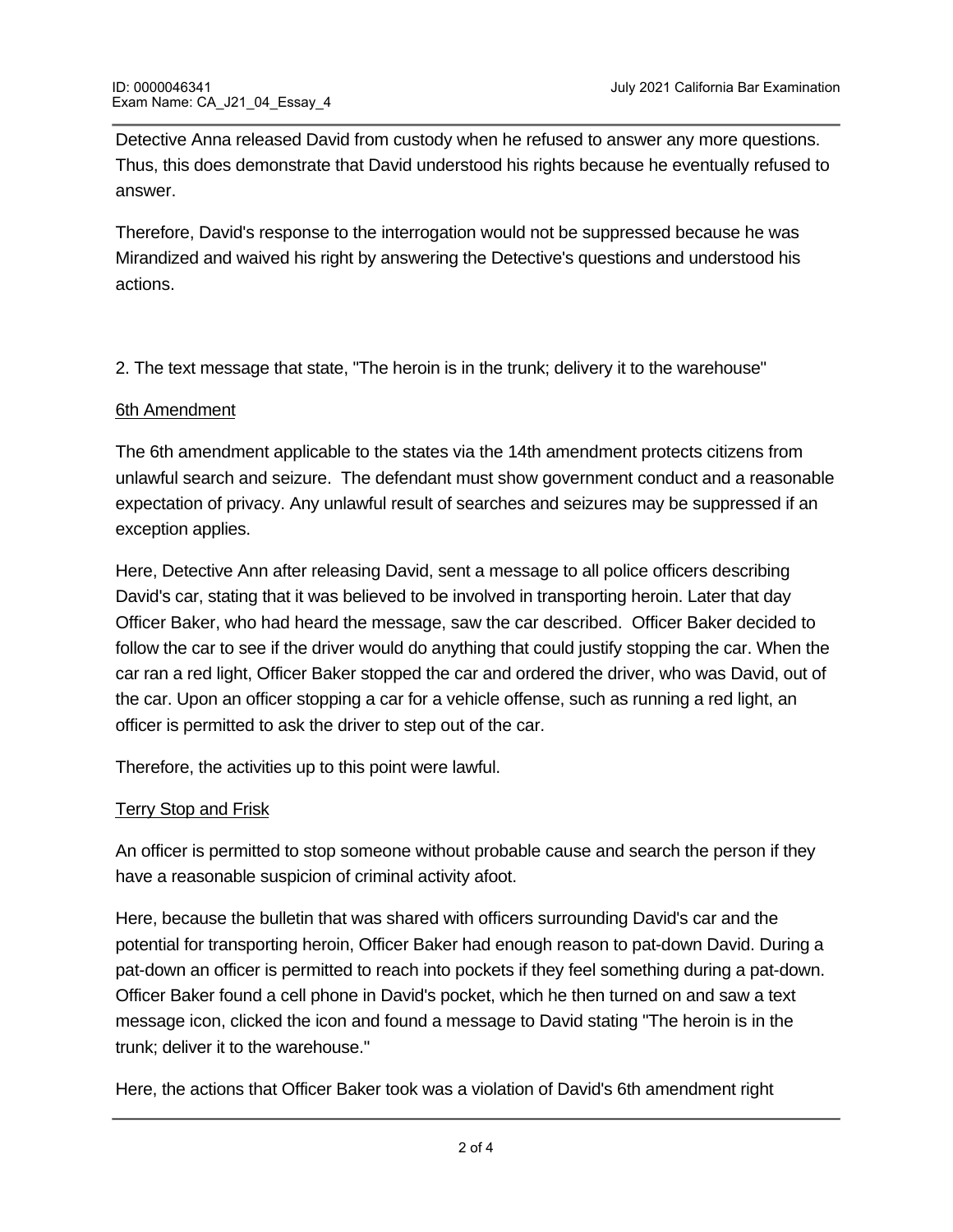because Officer Baker was not allowed to turn on the cell phone or search it any manner without a warrant. David's cell phone had a reasonable expectation of privacy regarding his cell phone, especially because it was turned off, and it involved a government actor-Office Baker.

Therefore, while Officer Baker was permitted to conduct a Terry stop and frisk he was not permitted to access David's cell phone without a warrant.

### Plain View Doctrine

While conducting a search without a warrant an officer is allowed to seize contraband and other items of evidence if they are in plain sight of the officer. They cannot search for anything.

Here, while Officer Baker was permitted to reach into David's pocket and retrieve what he felt, the cell phone, he was not permitted to turn on the cell phone and read/check text messages because it was not in plain view when he had the cell phone in his hand.

Therefore, because of the exceptions above, the text message that Officer Baker read would be suppressed.

3. The heroin found in the trunk of the car.

#### Fruit of the Poisonous Tree

When evidence is suppressed in violation of the 6th amendment any further evidence that results is said to be fruit of the poisonous tree.

Here, because the text message that Officer Baker read which then led Officer Baker to search the trunk of the car, where he found 30 pounds of heroin would be suppressed under Fruit of the Poisonous tree because what led Officer Baker to search the trunk was the text message.

Therefore, the heroin found in the trunk of the car has the potential to be suppressed under this doctrine.

#### Automobile Exception

could be suppressed.

An officer is permitted to search the contents of the car if he/she believes that it could contain contraband or evidence of criminal activity.The officer is permitted to check the cabin of the car, front seat, back seat, under the seats and even the glove box. However, the Officer is not permitted to search the trunk without a warrant or until following an arrest unless he has reasonable suspicion or probable cause.

Officer Baker searched David's trunk following the text message which led him to find the heroin. Because the text message was unlawfully obtained, the finding of the heroin in the trunk